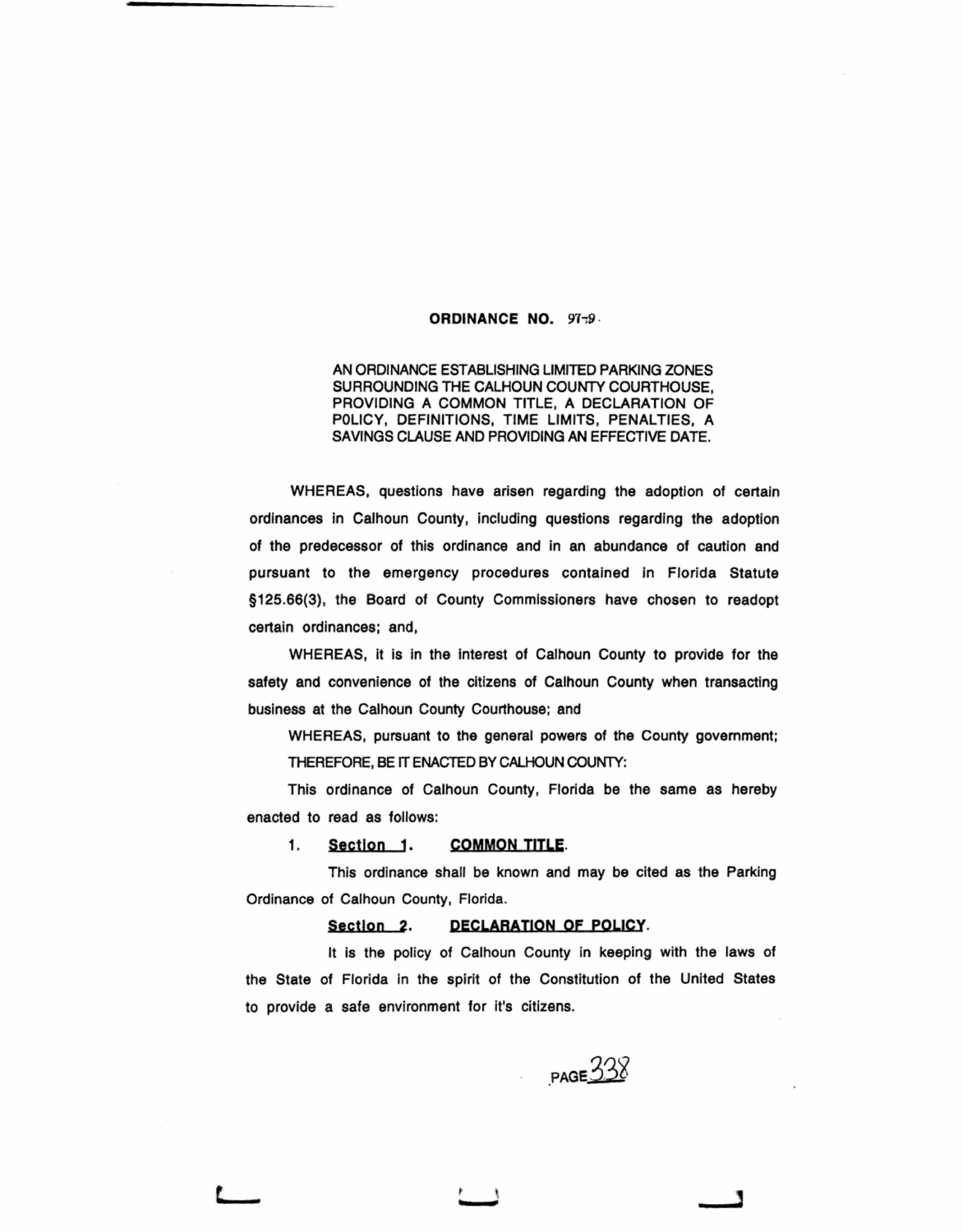### Section 3. DEFINITIONS.

(A) As used herein, the term "parking" shall mean the standing of a vehicle, whether occupied or not, otherwise than temporarily for the purpose of an while actually unloading passengers.

(B) As used herein, the term "limited parking area" shall consist of the first row of parking spaces Immediately adjacent to the West side of the Calhoun County Courthouse.

#### Section 4. TIME LIMITS.

It shall be unlawful for any person to park a motor vehicle for a period of two consecutive hours in the area designated as a limited parking area.

### Section 5. TIME LIMITS.

Anyone who violates the time limit provisions contained in Section 4 above shall be in non-criminal violation of this ordinance and shall be charged a fine of \$10.00, plus any applicable court costs.

## Section 6. **EFFECTIVE DATE.**

This Ordinance shall be effective upon its passage by the County Commission of Calhoun County.

## Section 7. SAVINGS CLAUSE.

If any section, sub-section, paragraph, sentence, clause or phrase of this Ordinance is held for any reason, to be unconstitutional, void, or invalid, the validity of the reigning portions of this Ordinance shall not be affected thereby.

#### SECTION 8.

This Ordinance may be enforced by any law enforcement of the State of Florida or of Calhoun County, Florida.